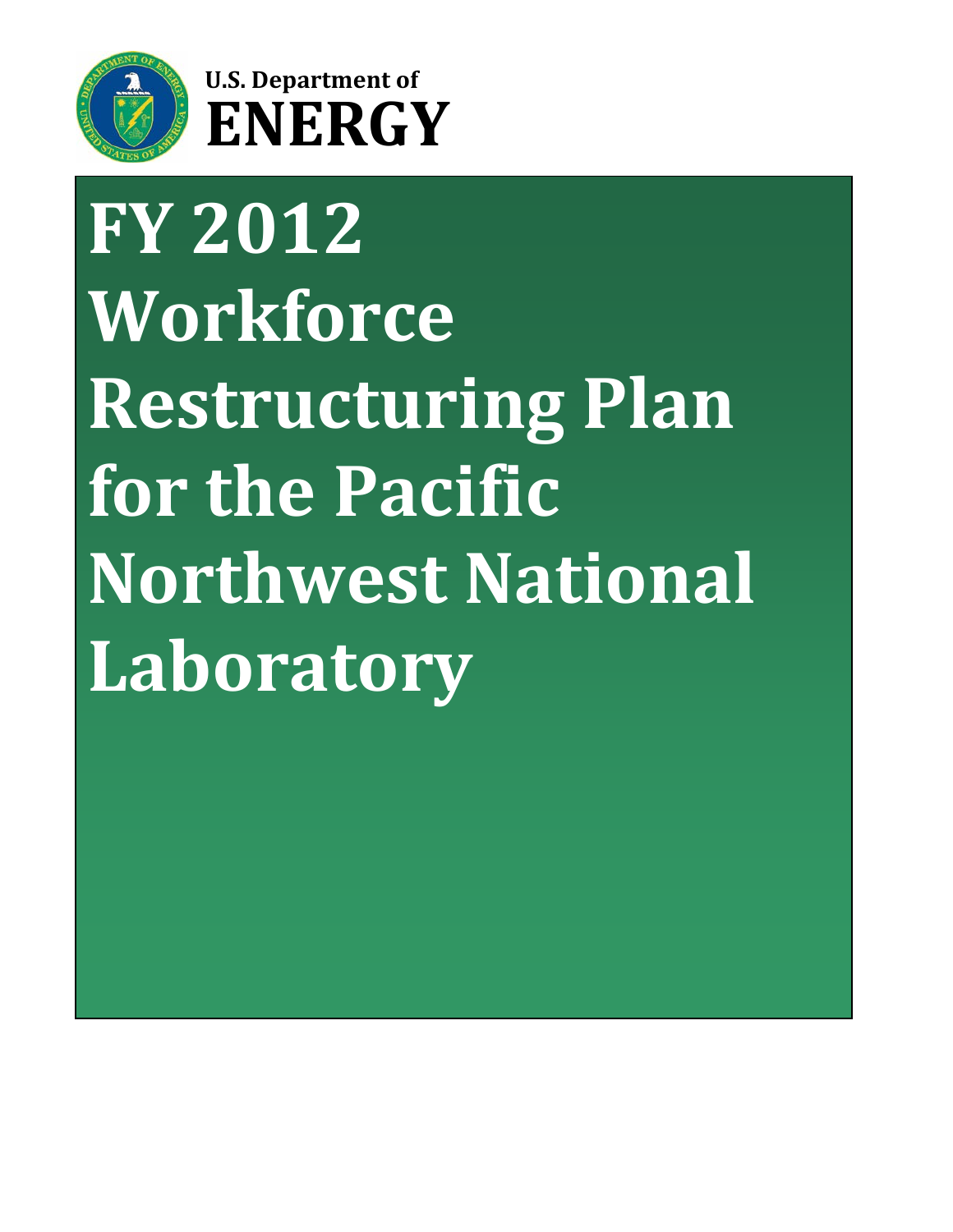

# **Table of Contents**

| I.   |                                                                           |  |
|------|---------------------------------------------------------------------------|--|
|      |                                                                           |  |
|      |                                                                           |  |
| II.  |                                                                           |  |
|      |                                                                           |  |
|      |                                                                           |  |
|      |                                                                           |  |
| III. |                                                                           |  |
|      |                                                                           |  |
|      |                                                                           |  |
|      |                                                                           |  |
| IV.  |                                                                           |  |
|      |                                                                           |  |
|      |                                                                           |  |
|      |                                                                           |  |
| V.   |                                                                           |  |
|      |                                                                           |  |
|      |                                                                           |  |
|      |                                                                           |  |
|      |                                                                           |  |
| VI.  |                                                                           |  |
|      |                                                                           |  |
|      | Appendix A. Statement of Interest in Maintaining Section 3161             |  |
|      |                                                                           |  |
|      | Appendix B. [NAME SITE] Site Contractor Preference in Hiring Procedure 12 |  |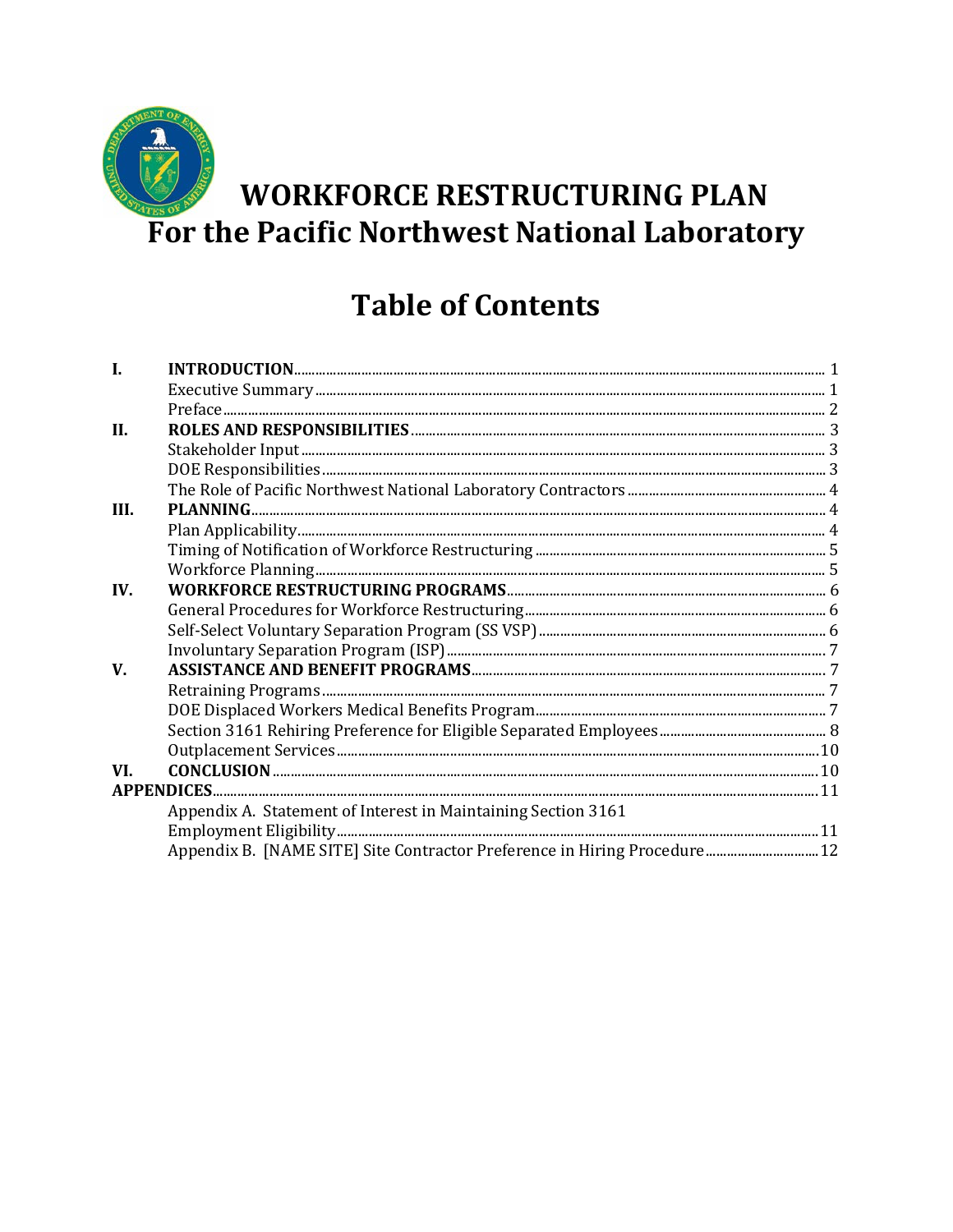# <span id="page-2-0"></span>**I. INTRODUCTION**

# <span id="page-2-1"></span>**Executive Summary**

Section 3161 of the National Defense Authorization Act for Fiscal Year 1993 (Section 3161) directs the Secretary of Energy, upon a determination that a change in the work force is necessary at a Department of Energy (DOE) defense nuclear facility, to develop a plan for workforce restructuring in consultation with affected stakeholders. The objectives of such a plan are to minimize involuntary separations, reduce the social and economic impact of restructuring on individuals who are involuntarily separated, and mitigate the detrimental effects of restructuring on the surrounding communities.

This Workforce Restructuring Plan (Plan) covers Pacific Northwest National Laboratory (PNNL) . The Plan establishes the general framework within which any restructuring of the work force at the Battelle Memorial Institute (BMI) at PNNL would be implemented. Once approved, this Plan will establish the policy of the Department<sup>[1](#page-2-2)</sup> for responding to the changing missions and the changing contractor structure at the PNNL for fiscal year 2012 and beyond. Further modifications to this Plan may be made if circumstances require.

The benefits described in this Plan are consistent with the authority granted in Section 3161, Departmental policy, and the appropriations provided by Congress. Specific contractor employment reductions typically referred to as workforce-restructuring programs will be developed as necessary, using this Plan as a guide and in light of the programmatic and other relevant factors of each restructuring.

As set out in detail below, the objective of this Plan is to minimize the impact of restructuring on affected employees and the community, to the extent practicable with available funding through:

- Reassignment to jobs open within each respective contractor's work force where employees can perform the work required, consistent with the hiring benefits discussed below.
- Retraining assistance for internal job opportunities.
- Rehiring preference for any involuntarily separated employees meeting eligibility requirements.
- Outplacement assistance for employees to maximize opportunities for external job placement when internal placement or retraining programs are not practicable.
- Consultation and coordination with the community and area stakeholders to ensure that affected workers are made aware of all available avenues of assistance.

**The Department of Energy reserves the right to change the terms of this PLAN, there is no guarantee that benefits equal to or greater than those described in this PLAN will continue to be provided in the future. Modifications to this PLAN or to PLAN benefits may be required if circumstances change, e.g.,** 

<span id="page-2-2"></span> $1$  Unless specified otherwise, the terms "Department" and "DOE" are used herein to refer to the Department of Energy.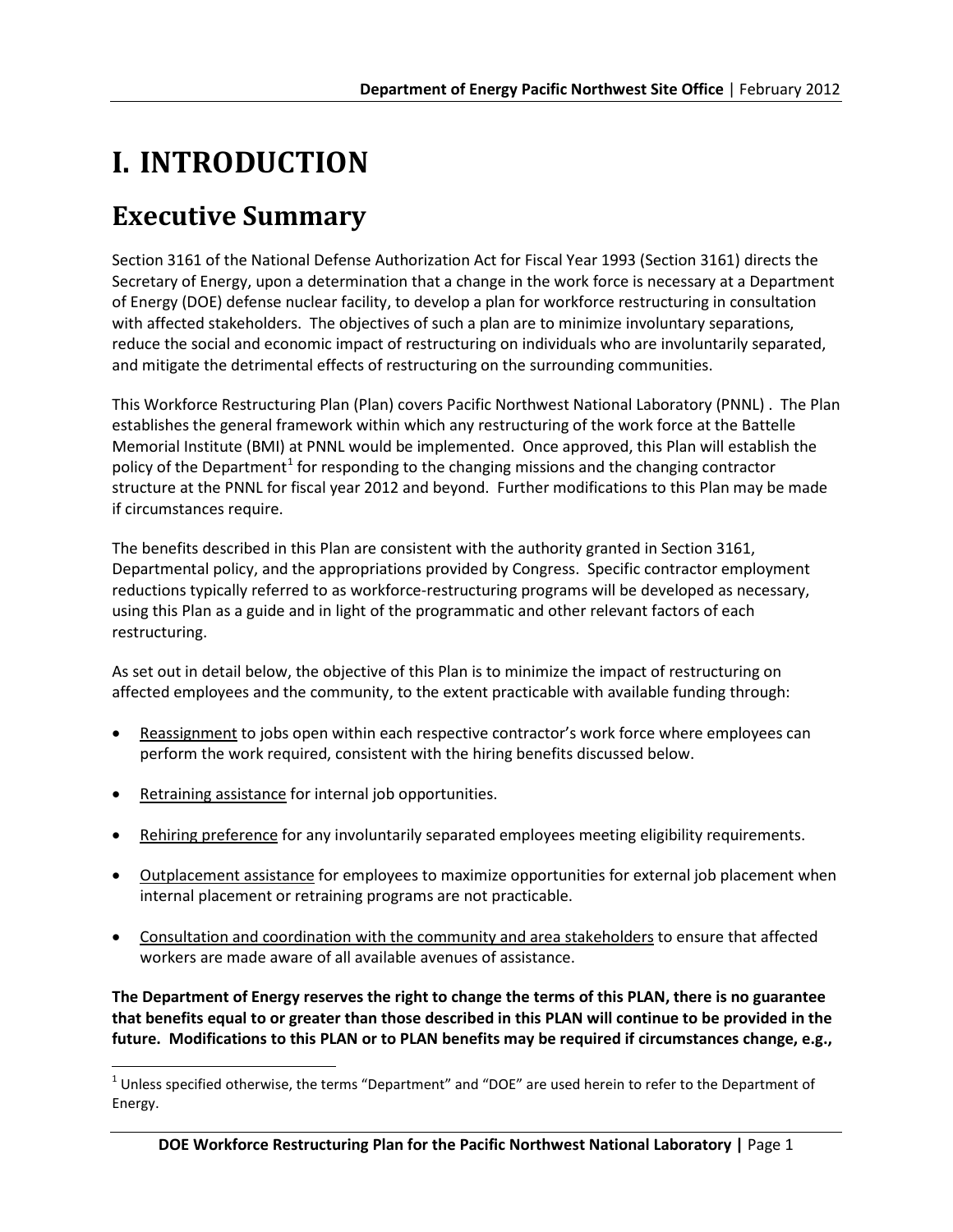**if there is a change in implementing policy or in funding constraints. It is not the intent of DOE in issuing or implementing this Workforce Restructuring Plan to create any private right of action or to modify obligations imposed upon Employers or Employee representatives by Law, Executive Order, or Contract. This PLAN replaces any previously published PNNL Workforce Restructuring Plans and their addendums.** 

## <span id="page-3-0"></span>**Preface**

The Pacific Northwest National Laboratory (PNNL), located in Richland, Washington and is one of the U.S. Department of Energy's (DOE's) ten national laboratories, managed by Battelle Memorial Institute for DOE's Office of Science. BMI performs research for other DOE offices as well as government agencies, universities, and industry to deliver breakthrough science and technology to meet today's key national needs. The PNNL Laboratory:

- provides the facilities, unique scientific equipment, and world-renowned scientists/engineers to strengthen U.S. scientific foundations for fundamental research and innovation
- prevents and counters acts of terrorism through applied research in information analysis, cyber security, and the non-proliferation of weapons of mass destruction
- increases U.S. energy capacity and reduces dependence on imported oil through research of hydrogen and biomass-based fuels
- reduces the effects of energy generation and use on the environment.

BMI at PNNL currently has approximately 4,900 staff members and a business volume of more than \$1.1 billion. The William R. Wiley Environmental Molecular Sciences Laboratory, a DOE Office of Science national scientific user facility, is located on PNNL's Richland campus. BMI operates a marine research facility in Sequim, WA, and has satellite offices in Seattle and Tacoma, Washington; Portland, Oregon; and Washington, D.C.

This Plan seeks to meet the objectives of Section 3161 consistent with budget and funding constraints and the mission needs of the Department. The objectives of the Plan are to:

- Minimize involuntary separations,
- Minimize the impact of restructuring on individuals who are involuntarily separated,
- Mitigate the detrimental impact of restructuring on the surrounding communities, and
- Maintain the integrity of the core competencies required to carry out the Departmental missions at the PNNL Site.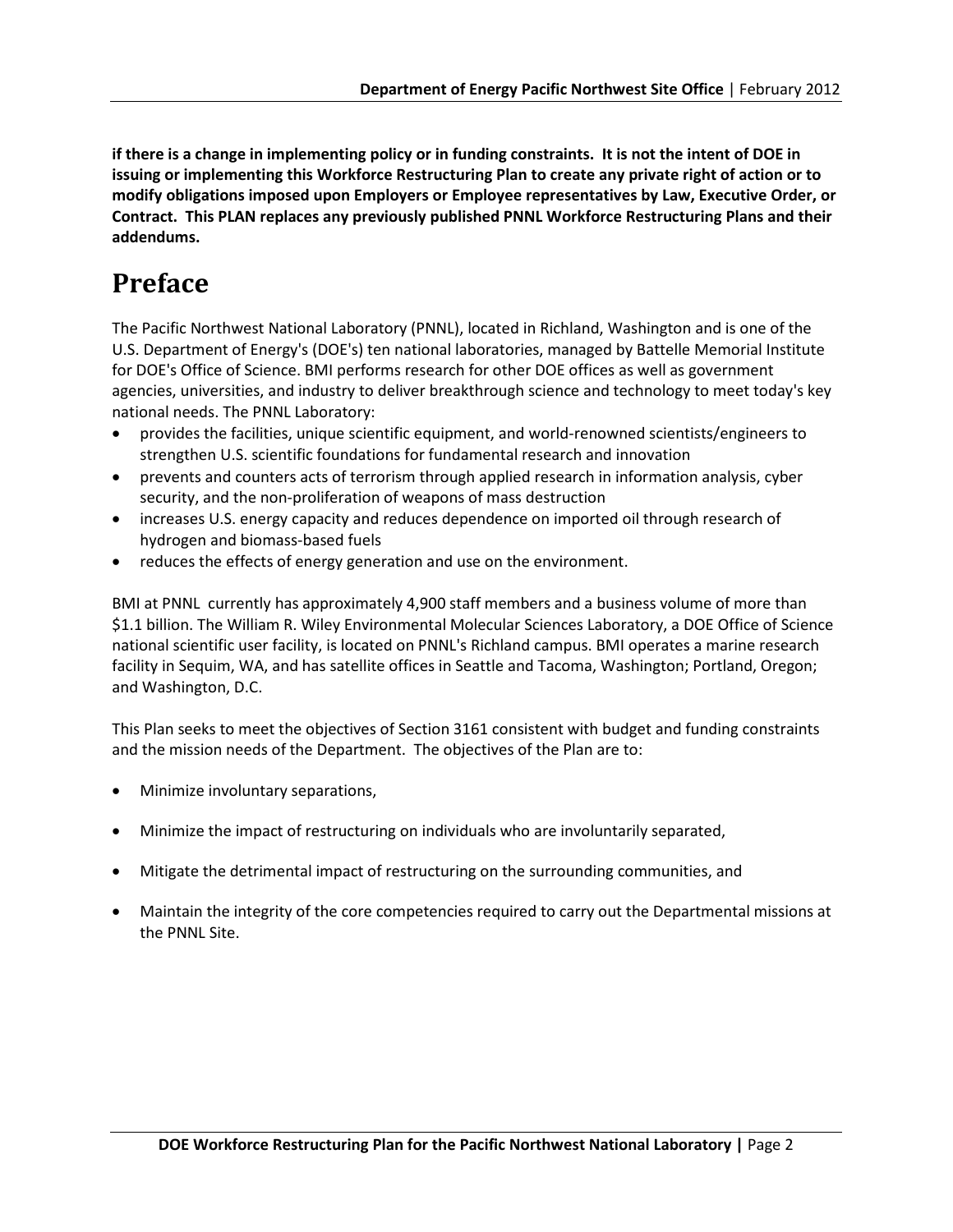# <span id="page-4-0"></span>**II. ROLES AND RESPONSIBILITIES**

# <span id="page-4-1"></span>**Stakeholder Input**

Upon a determination that the workforce at a DOE defense nuclear facility may need to be restructured, Section 3161 requires DOE to develop a workforce restructuring plan in consultation with appropriate representatives of state and local governments, appropriate representatives of affected employees, and other affected PNNL stakeholders. DOE is committed to ensuring stakeholder involvement in developing policies regarding workforce restructuring for the PNNL and will:

- Notify stakeholders and make this draft workforce restructuring plan available on the Pacific Northwest Site Office (PNSO) web sites for at least a 7-day comment period.
- Analyze comments received.
- Make changes to the draft plan in light of stakeholder comments, if appropriate.
- Send a copy of the final plan to DOE Headquarters offices for approval.
- Transmit the approved Plan to Congress.
- Distribute the approved Plan and post it on the Pacific Northwest Site Office web sites.

# <span id="page-4-2"></span>**DOE Responsibilities**

DOE is responsible for establishing workforce restructuring policy and developing the Section 3161 Plan. Contractors shall notify the Contracting Officer in writing and obtain prior DOE approval for any workforce restructuring separation action. Pacific Northwest Site Office will evaluate the contractor's implementation of this Plan.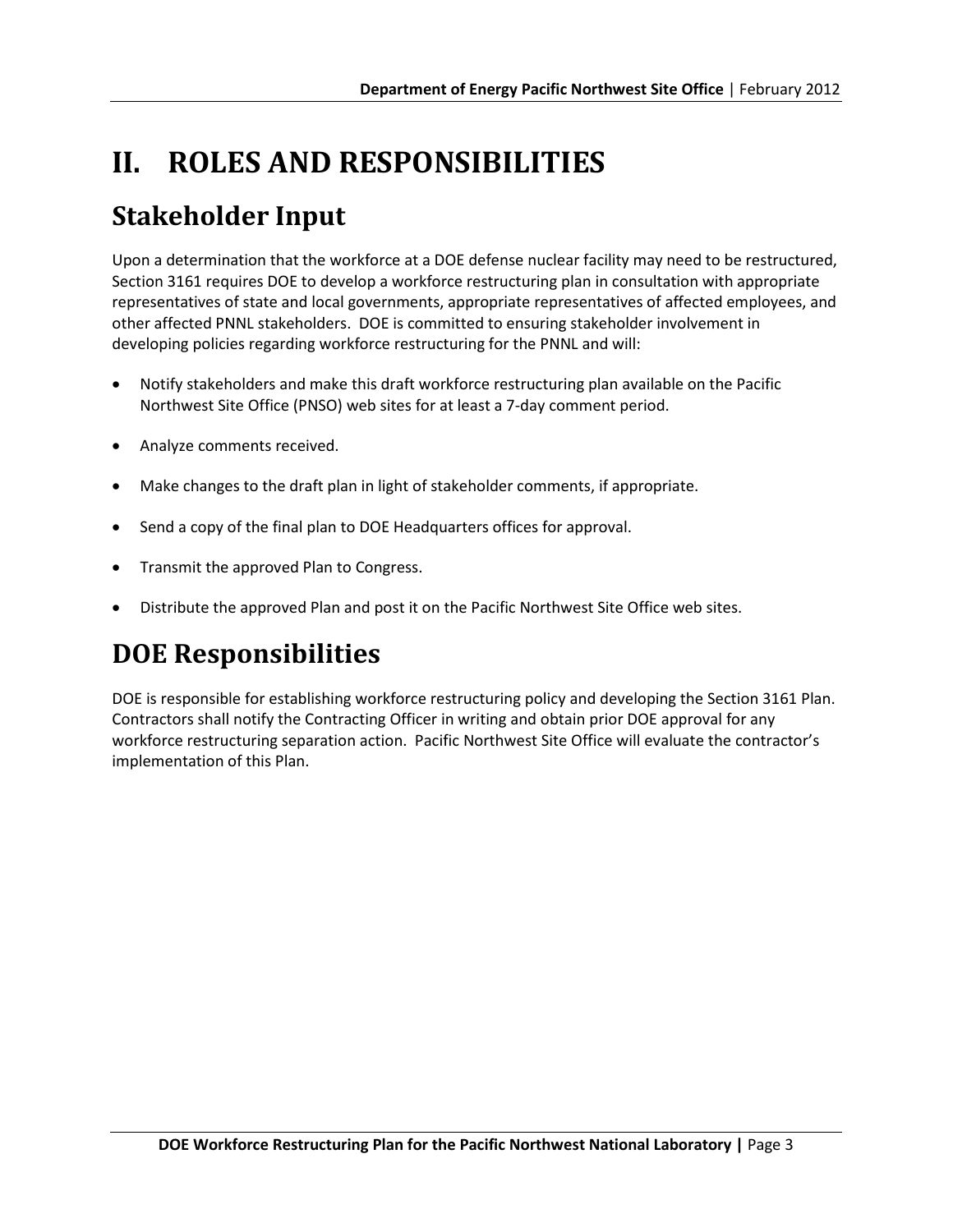# <span id="page-5-0"></span>**The Role of PNNL Contractors**

#### *The Employers*

While Section 3161 does not identify contractors specifically as stakeholders, contractors clearly cannot have a role in the process of developing workforce-restructuring policy. The information contractors supply is used to evaluate the existing work force and to determine the need for restructuring. The contractors, not DOE, are the employers of the workers who may be affected by workforce restructuring activities and, as such, have responsibilities to those employees. Battelle Memorial Institute at PNNL must terminate the employment of employees and it must implement the Workforce Restructuring Plan developed by DOE. BMI at PNNL may also be parties to collective bargaining agreements covering some employees. BMI at PNNL are sponsors of pension and benefit plans and are responsible for the management and administration of pension and benefit plans covering their employees. BMI will perform its own workforce planning consistent with this Plan.

#### *Communications*

Timely and accurate communication with employees is essential. Contractors are expected to comply in all respects with the requirements of any applicable DOE Orders and guidelines regarding announcement of workforce restructuring actions. No communications will occur until approval is received from the Contracting Officer. Once DOE approval is received, Contractors are expected to communicate information regarding workforce restructuring to the employees before releasing any information to the news media. Contractors will ensure that all information intended for release to internal or external audiences is consistent with all legal and contractual requirements, including any applicable personnel policies.

# <span id="page-5-1"></span>**III. PLANNING**

# <span id="page-5-2"></span>**Plan Applicability**

This is an open-ended Plan without a termination date. Unless amended, withdrawn, or replaced, it will provide the guidelines for all future workforce restructuring actions conducted by contractors reporting to the Pacific Northwest Site Office, consistent with each contractor's respective DOE contract. In accordance with the applicable contract with DOE, this Plan applies to all prime contractors reporting to Pacific Northwest Site Office and their subcontractors. The benefits described in the Plan are subject to the availability of funds. It is DOE policy that Displaced Worker Medical Benefits (described below) are to be offered to all eligible displaced employees; however, changes in this policy may be made depending on the circumstances of the restructuring actions and availability of funds. Involuntarily separated employees who meet applicable requirements set forth in Section V.C.1 of the Plan will be entitled to the Section 3161 rehiring preference detailed below. Any "enhanced benefits" requested by the contractors (i.e., benefits above and beyond those set forth in their contracts with DOE) are subject to DOE approval and the availability of funds. Although this Plan applies to contractor and subcontractor employees, it does not necessarily provide all of them with the same benefits.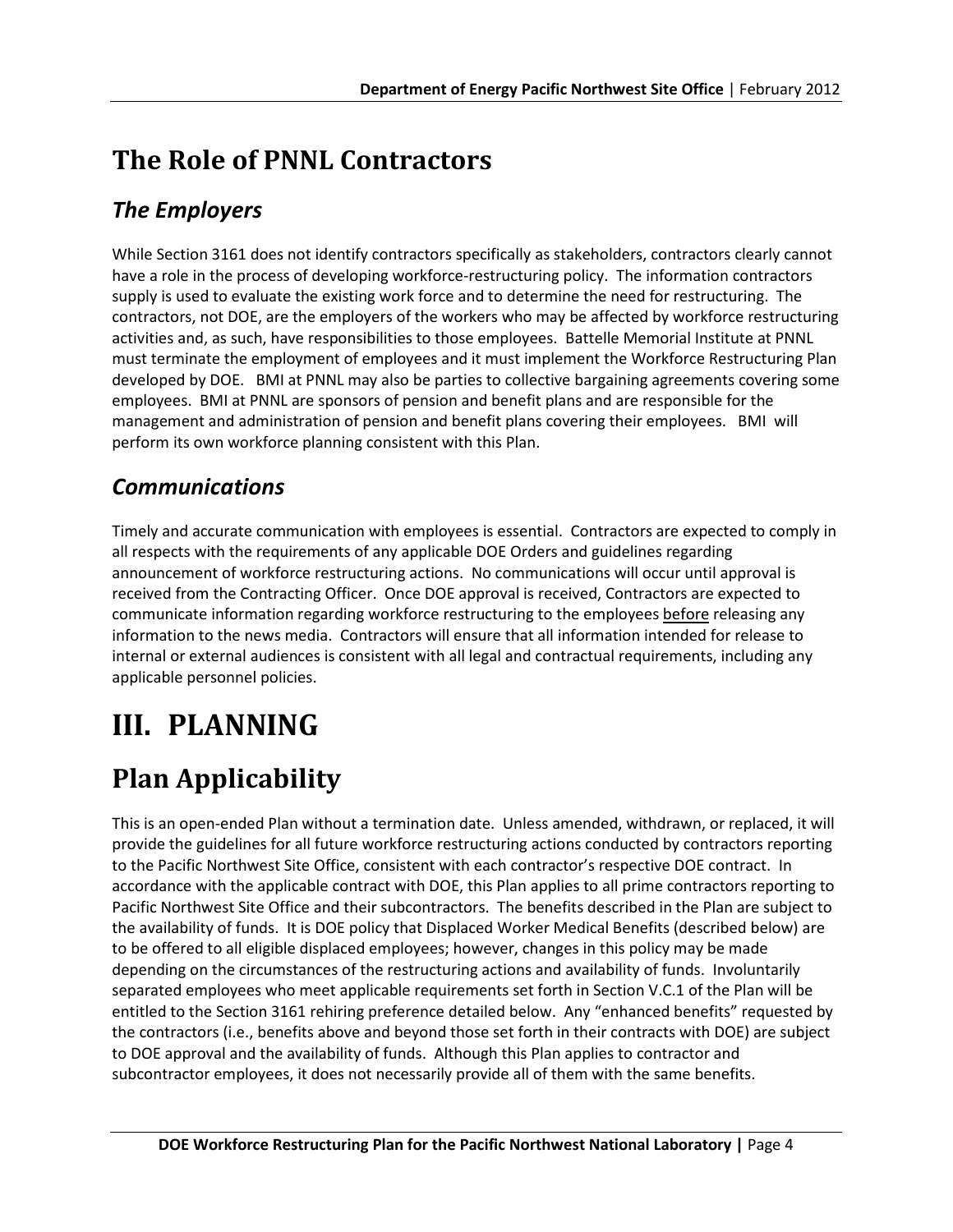## <span id="page-6-0"></span>**Timing of Notification of Workforce Restructuring**

Contractors' requests to implement workforce restructuring actions should be provided to DOE as early as possible so that advance notice may be provided to the work force and the community, with an objective of 120 days notice to employees and the community for development of a workforce restructuring plan prior to the involuntary separations (other than for cause) of employees. Contractors are required to allow 48-hours following approval by Headquarters of the contractor's plan before implementing the plan. This "48 hour hold" gives DOE time to notify Congress of the upcoming workforce restructuring actions prior to any public announcement by DOE or the contractor.

Any involuntary separation will also be conducted consistent with DOE Orders and guidelines, and applicable laws and regulations. If the Worker Adjustment and Retraining Notification (WARN) Act is applicable to a particular involuntary workforce restructuring action, the employer is responsible for given written notice to affected employees prior to their separation consistent with the applicable legal requirements.

The Department recognizes that any planned reduction in employment levels at the Pacific Northwest National Laboratory could cause a high level of anxiety within the work force. To minimize this anxiety, contractors conducting workforce reductions will communicate frequently, openly, and honestly with employees.

## <span id="page-6-1"></span>**Workforce Planning**

#### *Assessment of Available Skills Relative to Skills Requirements*

Battelle Memorial Institute (BMI) will prepare and maintain a workforce assessment reflecting: 1) projected workforce skills requirements, 2) current composition and inventory of the skills of the workforce and, 3) the feasibility of retraining existing employees to meet changing mission work scope requirements. The assessment will cover three years: Current execution year (appropriated funds) plus two out-years (budget/planning year and formulation year). The current execution year will specifically address workforce skills requirements and the two out-years will be assessments at the work scope levels. Contractor employees should be encouraged to ensure that the information available accurately reflects all staff member education, retraining, certifications, etc.

#### *Workforce Planning and Restructuring Strategy*

The Pacific Northwest Site Office (PNSO) is responsible for determining overall workforce restructuring policy for its contractors. BMI is responsible for the implementation of DOE workforce restructuring policy and the oversight of restructuring programs conducted under this Plan. Normal attrition will be factored in as part of mitigation planning for involuntary separations. BMI at PNNL will identify, review, and document any skill mismatches, excesses or deficiencies in each skill classification prior to conducting a voluntary or involuntary separation program. **The Department strongly disapproves of hiring from the outside, which has the effect of "backfilling" the positions of individuals separating as part of either a voluntary or involuntary separation program.**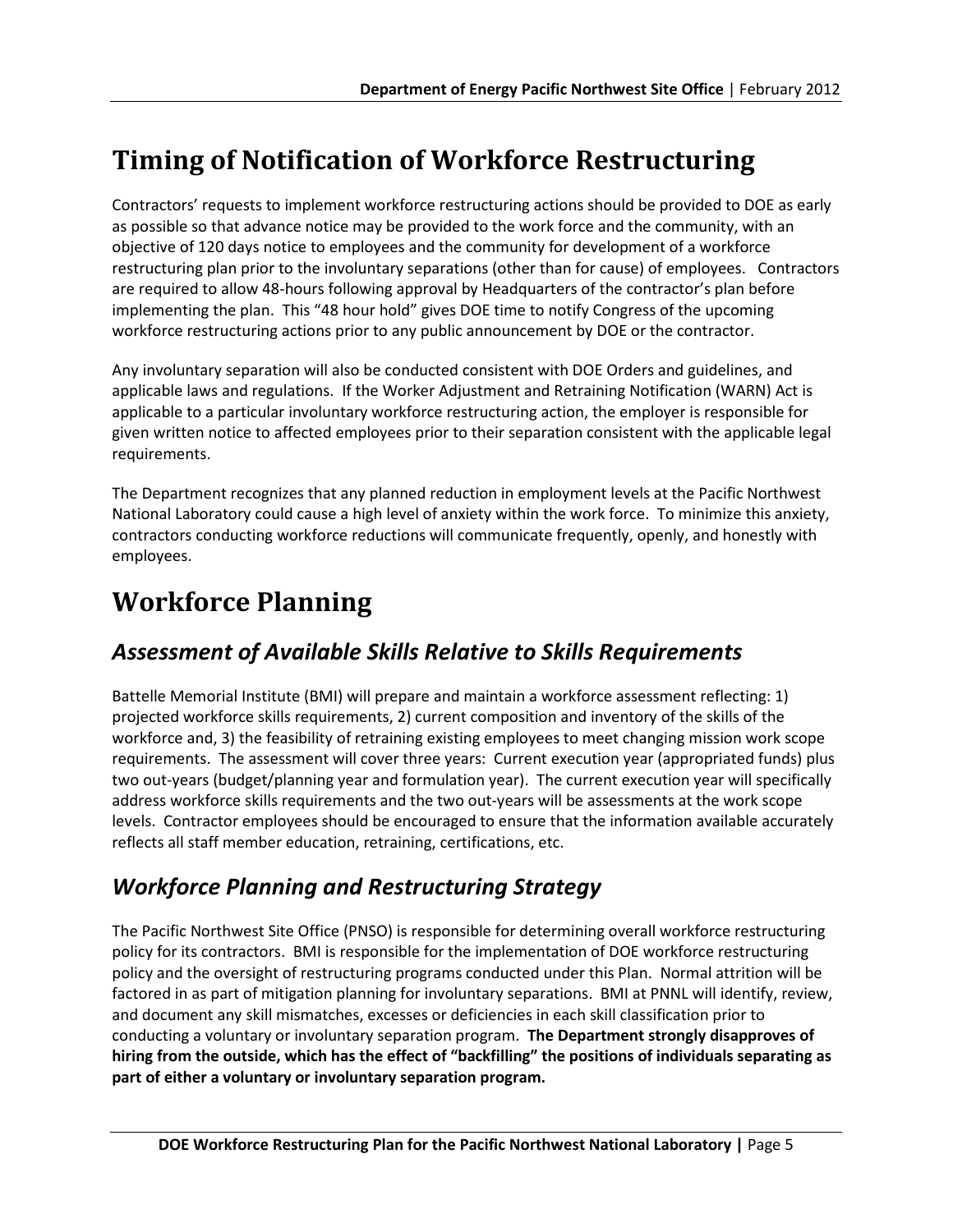# <span id="page-7-0"></span>**IV. WORKFORCE RESTRUCTURING PROGRAMS**

When a voluntary or involuntary separation program is planned, the contractors will be expected to satisfy fully their obligations toward any labor organization representing their employees. Prior to conducting a separation program, the contractors will give union officials representing affected bargaining units notice of the action contemplated and comply with any obligations under the National Labor Relations Act as it relates to bargaining in the situation, as well as with any procedures set out in applicable collective bargaining agreements.

# <span id="page-7-1"></span>**General Procedures for Workforce Restructuring**

When BMI determines that a reduction in force is necessary, BMI will notify the DOE Contracting Officers and seek prior approval as set forth in applicable contract requirements. BMI shall provide such information as directed by the DOE Contracting Officer to enable compliance with Section 3161 of the National Defense Authorization Act for Fiscal Year 1993. Additionally, the following procedures will be followed:

- All requests must contain pertinent information such as reasons, costs, dates, and numbers.
- After DOE approval is granted, DOE will notify Congressional and other stakeholders.
- Any payment of enhanced benefits beyond those already approved in a contractor's contract must be approved by the appropriate DOE headquarters organizations, as coordinated through DOE's Office of Legacy Management.

# **Self-Select Voluntary Separation Program (SS VSP)**

In order to minimize the number of involuntary separations, BMI is strongly encouraged to consider the use of an SS VSP at PNNL before consideration is given to conducting an ISP when workforce restructuring is necessary. BMI employees at PNNL in skills classifications that have been identified as having more employees than needed or whose voluntary separation would prevent an involuntary separation may be offered the opportunity to volunteer for separation from employment. BMI will reserve the right to decide whether to accept the applications that the contractors, in their discretion, determine to be in their best interest. BMI employees who submit applications to participate in a SS VSP will be selected based upon their verified eligibility to participate, as well as continuing mission requirements and other factors. BMI employees whose applications are accepted as being in the best interest of the employer will receive up to the same severance pay which they would have received had they been involuntarily separated, together with DOE Displaced Worker Medical Benefits, as described below. The application will reflect the understanding that if the employee becomes employed, within one (1) year from the date of the employee's separation, by BMI at PNNL or another DOE contractor or subcontractor (as more fully specified in the application) to the DOE or National Nuclear Security Administration (NNSA) for work performed under a contract with the DOE or NNSA, the employee may be required to repay a portion or all of the severance benefits received pursuant to his or her participation in the VSP.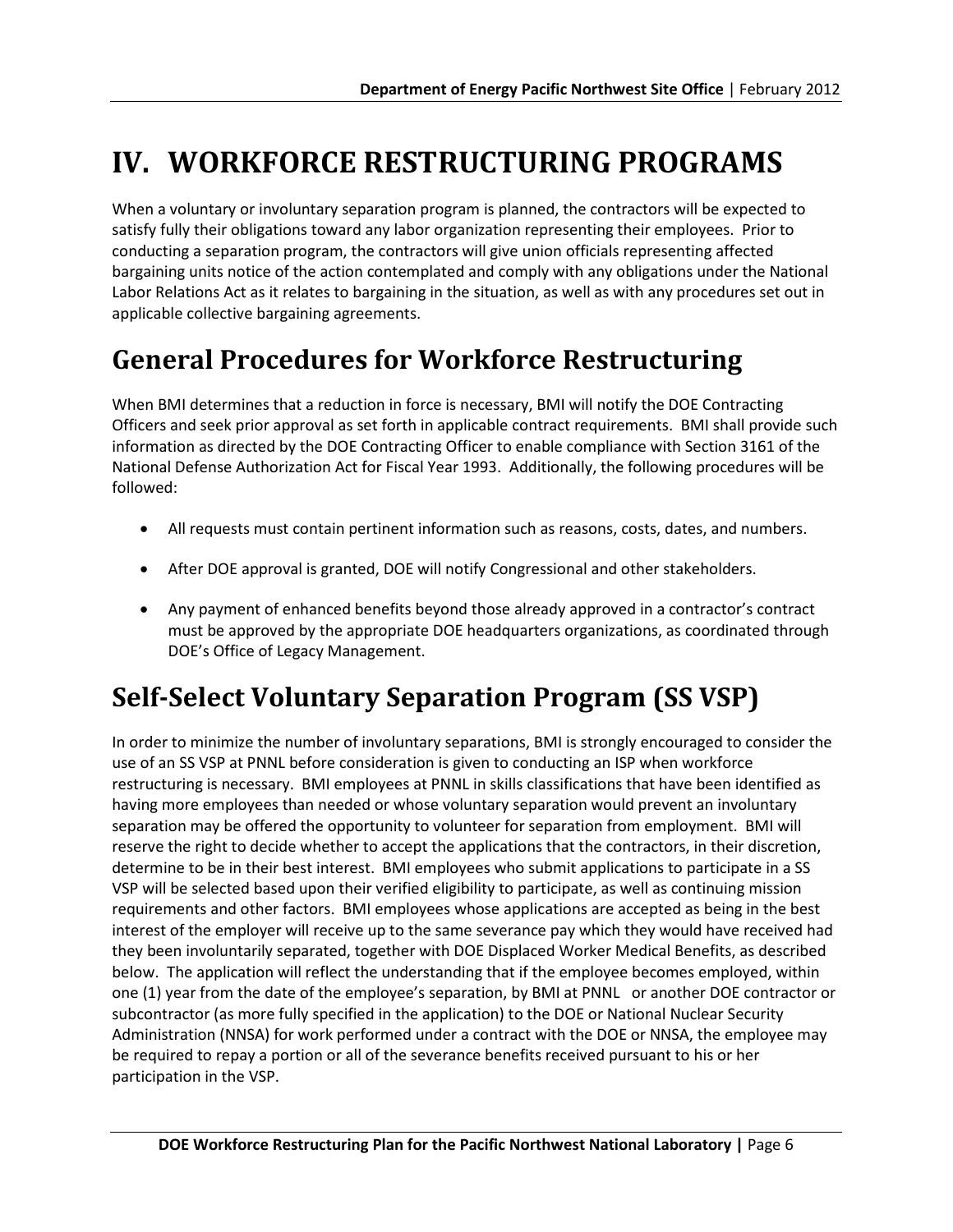# **Involuntary Separation Program (ISP)**

If it is necessary to conduct an involuntary separation, efforts will be made to minimize the number of employees involuntarily separated. Non-represented employees will be identified for involuntary separation consistent with applicable personnel policies and on the basis of neutral factors to be determined by BMI at PNNL at the time of the involuntary separation program. Examples of factors that may be relevant are: documented individual performance, seniority, the need for the individual's skills taking into account retraining possibilities, and the number of individuals with the required skills. Critical skills are not determined solely by job classification, but rather by the skills needed to accomplish continuing site missions. The transferability of skills across organizational entities, the impact of attrition, and the diversity of work experience as it relates to the overall strategic direction at the Pacific Northwest National Laboratory may also be considered, as appropriate. Employees who are not covered by collective bargaining agreements will receive severance pay in accordance with BMI's at PNNL's approved severance plan.

Represented employees covered by collective bargaining agreements will be identified for involuntary separation in accordance with any requirements in their collective bargaining agreements and will receive severance pay as provided by the severance provisions of those agreements.

*Any selection or evaluation of employees which is associated with any workforce restructuring action must comply with all legal requirements, including those pertaining to equal employment opportunity and diversity, as discussed above.*

# <span id="page-8-0"></span>**V. ASSISTANCE AND BENEFIT PROGRAMS**

# <span id="page-8-1"></span>**Retraining Programs**

It is DOE's position that retraining, where applicable, and subject to available funding, is vital to accomplishing many of the objectives of this Workforce Restructuring Plan, including: (1) minimizing loss of vital skills and knowledge, (2) minimizing negative impacts to the surrounding communities and affected employees, and (3) minimizing, to the extent practicable, the need for involuntary reductions in the workforce.

# <span id="page-8-2"></span>**DOE Displaced Workers Medical Benefits Program**

BMI at PNNL employees who separate from employment voluntarily or involuntarily (other than for cause) and who were eligible for medical insurance coverage under the contractor's plan at the time of separation from employment are eligible for medical coverage under the DOE Displaced Workers Medical Benefits Program (DWMBP), provided they are not eligible for coverage under another plan, e.g., another employer's group health plan, the contractor's Retiree Medical Plan, a spouse's medical plan, or Medicare. During the first year following separation, the contractor will continue to pay the employer portion of the medical premium share and the employee will be billed for the employee portion of the applicable monthly premium, depending on the type and level of coverage the employee has at separation. During the second year after termination, the separated employee will be responsible for one-half of the full Consolidated Omnibus Budget Reconciliation Act of 1985 (COBRA)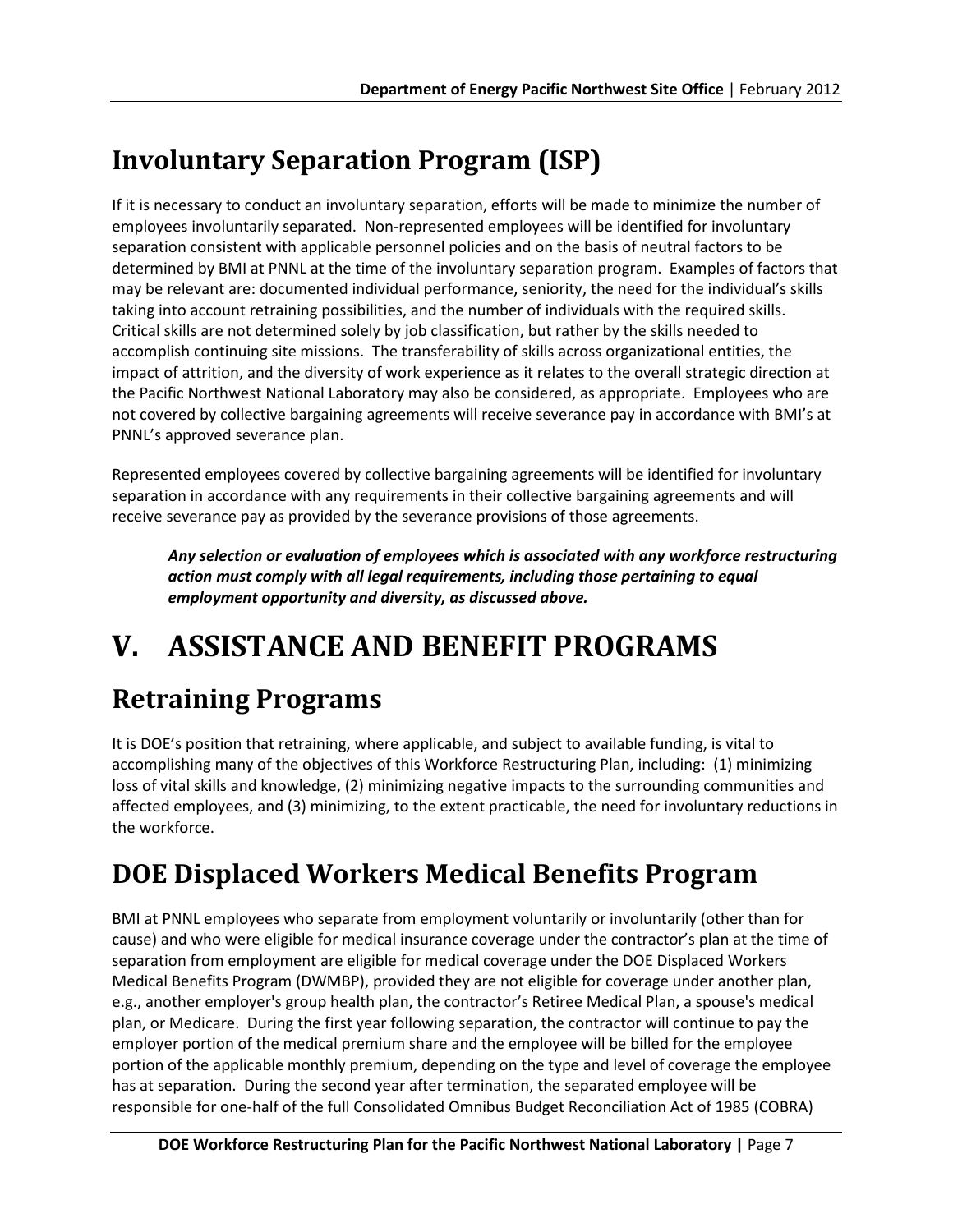rate for this coverage and the contractor will pay the remainder. Beginning in the third year and continuing thereafter, the separated employee will be responsible for paying the full COBRA rate.

If an employee is eligible for coverage from another employer or a spouse's employer, but that employer's coverage contains a pre-existing condition limitation, the employee will be allowed to continue to receive benefits under the DWMBP for the pre-existing condition until the limitation period with the new employer is satisfied. Similarly, the employee may continue coverage under the DWMBP during any waiting period before coverage under a new plan is effective.

Alternatively, separated employees may elect to continue medical coverage under COBRA. Employees will be provided a separate notice of COBRA benefits.

## <span id="page-9-0"></span>**Section 3161 Rehiring Preference for Eligible Separated Employees**

To the extent practicable, eligible involuntarily separated contractor employees who meet the eligibility requirements contained in this Plan will receive a hiring preference with respect to vacancies for positions for which they are qualified, or, to the extent practicable in the circumstances, for which they may become qualified. Employees will not be considered to have involuntarily separated for purposes of Section 3161 rehiring preference if they are separated as a result of: (1) termination for cause; (2) voluntary separation from employment with BMI at PNNL; (3) the normal completion of a contract; or (4) privatization or outsourcing where the employees laid off are offered comparable compensation with the new contractor. Additionally, to retain eligibility for the preference, individuals must recertify annually by using the form at Appendix A. Pacific Northwest National Laboratory Contractor Preference in Hiring Procedures are included as Appendix B.

Eligibility for the Section 3161 rehiring preference will be consistent with the Planning Guidance for Contractor Workforce Restructuring dated December 1998:

Regular employees are individuals employed for an indefinite period with no specified ending date. Such employees include full-time and part-time employees. To be classified as a qualified, eligible employee under section 3161, regular employees must have been:

- Employed at a DOE defense nuclear facility on or before September 27, 1991;
- Employed at the Pacific Northwest National Laboratory in a full-time or part-time regular capacity on the date a workforce restructuring notice was given for a specific workforce reduction;
- Employed at a DOE defense nuclear facility full-time or on a regular part-time basis from September 27, 1991, through the date of notification; and
- Involuntarily separated (other than for cause).

Intermittent employees are individuals employed in situations that results in repeated periods of employment and unemployment, (e.g., most construction trades). To be qualified as eligible for the Section 3161 rehiring preference, intermittent employees must have been: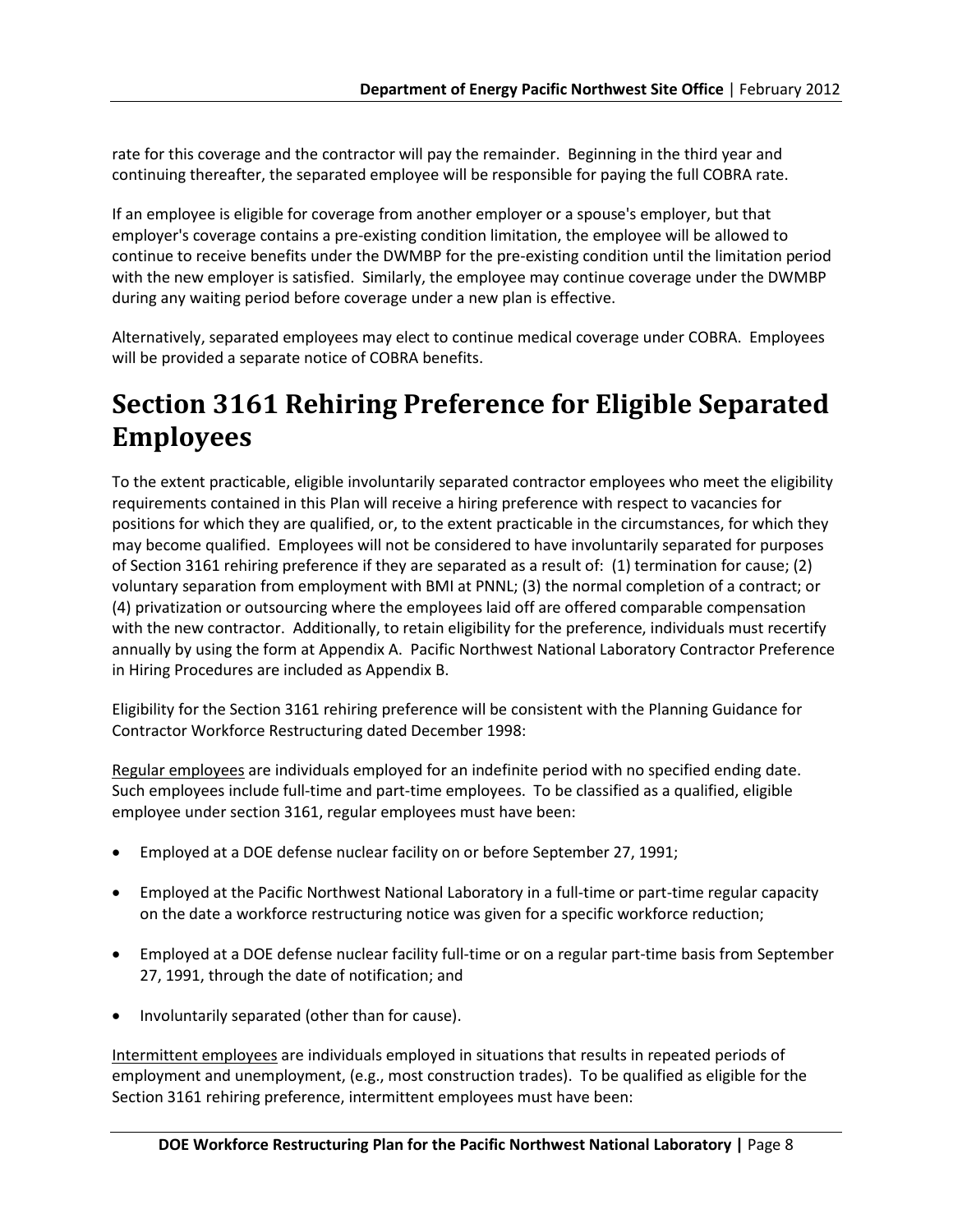- Employed at any DOE defense nuclear facility on or before September 27, 1991;
- Must have worked at PNNL within the 180 days preceding an applicable workforce restructuring notification;
- Must have worked at a DOE defense nuclear facility a total time, including time worked prior to September 27, 1991, equivalent to having worked 40 hours per week from September 27, 1991, through the date of the notification, or have actually worked the industry standard of full-time from September 27, 1991, through the date of the notification; and
- Must have been adversely affected by the announced restructuring at the Pacific Northwest National Laboratory within a reasonable period of time (one year). This includes the interruption of a project before its anticipated completion, or the completion of the assignment or project without prospect for a follow-on assignment at the site where the employee had a reasonable expectation of a follow-on assignment.

BMI at the Pacific Northwest National Laboratory will implement the Section 3161 rehiring preference in accordance with their respective hiring procedures. Websites such as the Job Opportunity Bulletin Board System (JOBBS) offer outplacement resources to assist eligible individuals in locating vacancies within the DOE complex for which they may be qualified. JOBBS can be found at: [https://www.jobbs.energy.gov/jobbs/bbs/index.cfm.](https://www.jobbs.energy.gov/jobbs/bbs/index.cfm)

#### Subcontracts and Implementation of the Section 3161 Rehiring Preference

Subcontractors and sub-tier contractors which (with any contract options) exceed \$500,000, except subcontracts for the purchase of supplies, equipment or property, will be required by contract language to provide preference in hiring to displaced employees consistent with this Plan and the requirements of applicable procurement laws.

Contractors who have the DEAR provision on 3161 48 CFR (DEAR) 952.226-74) in their contracts are required to flow down the clause to subcontracts expected to exceed \$500,000. Subcontractors are required to maintain adequate documentation to support hiring decisions, and insert hiring benefits requirements into their subcontracts.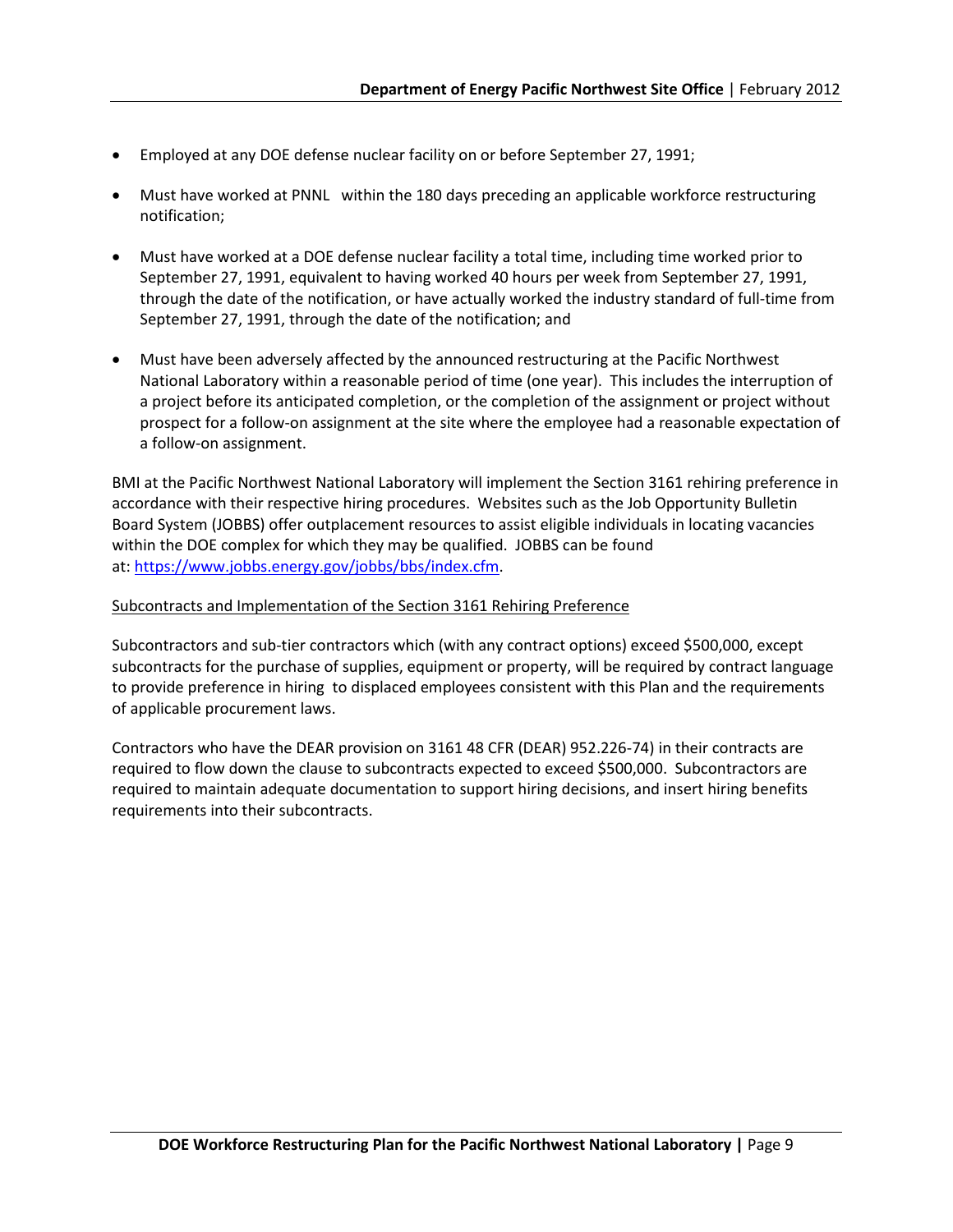# **Outplacement Services**

To mitigate the impact of BMI or subcontractor employees at the Pacific Northwest National Laboratory losing jobs, local employees will be directed to seek assistance from the state employment service(s) at WorkSource Washington; local offices at WorkSource Columbia Basin at:

815 N. Kellogg Street Suite D Kennewick, WA 99336 509-734-5900 [http://www.tourworksource.com/tricitiesworks](http://www.tourworksource.com/tricitiesworks/index.cfm?regid=%22%2F%40%20%20%0A&fwnavid=%22%2F%408%20%0A&navMode=%28%3FT%3D%3A%28Y%3EJ%3B1%5C%20%0A)

Comprised of more than 12 public and private community partners, Tri-Cities Works' (WorkSource) primary mission is to provide an online delivery system that simplifies access to more than 50 workforce-related services. These services are specifically designed to help job seekers, workers, and employers.

Workforce-related services are designed to accomplish many things. Some include:

- Receiving the right tools to put displaced employees back into the workforce, or building skills to help them advance within their current job,
- Providing financial support if they are unemployed or trying to keep a job,
- Providing resources that allow employers to better position themselves to be more successful,
- Providing assistance in emergency situations with access to food stamps, medical insurance assistance, or emergency food or living assistance.

# **VI. CONCLUSION**

This PLAN has been developed to meet the requirements and spirit of the National Defense Authorization Act for FY1993, and is being developed with an objective, among other things, of minimizing the need for involuntary separations in any Section 3161 workforce restructuring at BMI's Pacific Northwest National Laboratory. This PLAN establishes the general framework within which any restructuring of the workforce at the Pacific Northwest National Laboratory would be implemented.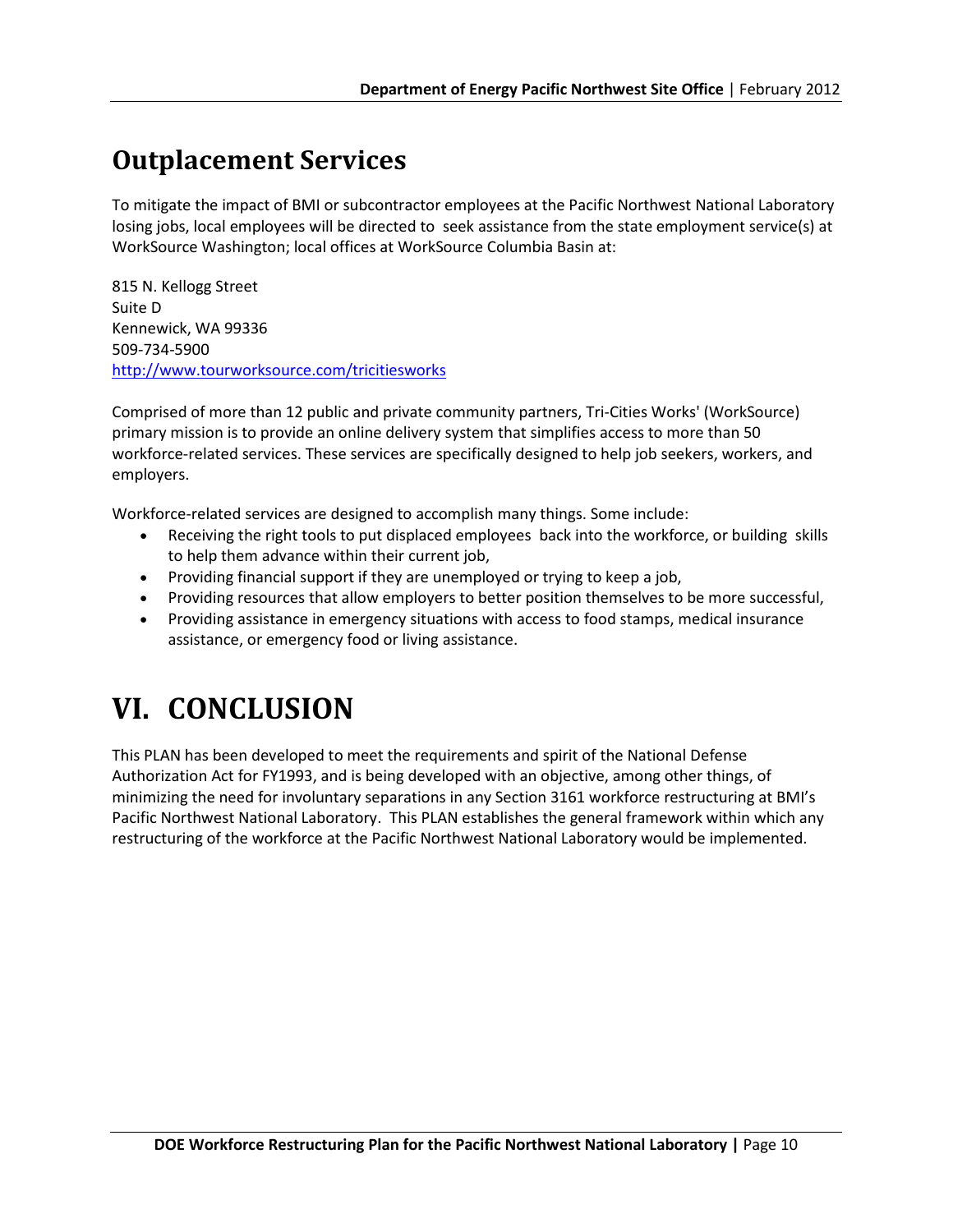#### <span id="page-12-0"></span>APPENDICES

### **Appendix A. Statement of Interest in Maintaining Section 3161 Employment Eligibility**

| Name: when the contract of the contract of the contract of the contract of the contract of the contract of the                                                                                                                                                                                                                                                                                                                                                                                                                                                                                                                                                                           |             |             |                 |  |  |  |  |  |
|------------------------------------------------------------------------------------------------------------------------------------------------------------------------------------------------------------------------------------------------------------------------------------------------------------------------------------------------------------------------------------------------------------------------------------------------------------------------------------------------------------------------------------------------------------------------------------------------------------------------------------------------------------------------------------------|-------------|-------------|-----------------|--|--|--|--|--|
| <b>FIRST</b>                                                                                                                                                                                                                                                                                                                                                                                                                                                                                                                                                                                                                                                                             | Middle      | Last        |                 |  |  |  |  |  |
|                                                                                                                                                                                                                                                                                                                                                                                                                                                                                                                                                                                                                                                                                          |             |             |                 |  |  |  |  |  |
|                                                                                                                                                                                                                                                                                                                                                                                                                                                                                                                                                                                                                                                                                          |             |             |                 |  |  |  |  |  |
| <b>Street/Apartment Number</b>                                                                                                                                                                                                                                                                                                                                                                                                                                                                                                                                                                                                                                                           |             |             |                 |  |  |  |  |  |
| <b>City</b>                                                                                                                                                                                                                                                                                                                                                                                                                                                                                                                                                                                                                                                                              | State       |             | Zip Code        |  |  |  |  |  |
|                                                                                                                                                                                                                                                                                                                                                                                                                                                                                                                                                                                                                                                                                          |             |             |                 |  |  |  |  |  |
| Telephone Number: (_____) _______ - _________  (_____) ______ - ________________                                                                                                                                                                                                                                                                                                                                                                                                                                                                                                                                                                                                         | <b>HOME</b> | <b>WORK</b> |                 |  |  |  |  |  |
|                                                                                                                                                                                                                                                                                                                                                                                                                                                                                                                                                                                                                                                                                          |             |             |                 |  |  |  |  |  |
| Date of Lay-Off resulting from Workforce Restructuring: _______________<br>Month/Day/Year                                                                                                                                                                                                                                                                                                                                                                                                                                                                                                                                                                                                |             |             |                 |  |  |  |  |  |
|                                                                                                                                                                                                                                                                                                                                                                                                                                                                                                                                                                                                                                                                                          |             |             |                 |  |  |  |  |  |
|                                                                                                                                                                                                                                                                                                                                                                                                                                                                                                                                                                                                                                                                                          |             |             |                 |  |  |  |  |  |
|                                                                                                                                                                                                                                                                                                                                                                                                                                                                                                                                                                                                                                                                                          |             |             |                 |  |  |  |  |  |
|                                                                                                                                                                                                                                                                                                                                                                                                                                                                                                                                                                                                                                                                                          |             |             |                 |  |  |  |  |  |
| Education: (Last level completed and discipline) _______________________________                                                                                                                                                                                                                                                                                                                                                                                                                                                                                                                                                                                                         |             |             |                 |  |  |  |  |  |
| Are you willing to relocate for employment? ________ YES ________ NO _______ MAYBE<br>I hereby request that I be designated as eligible for a hiring preference under Section 3161 for any job<br>opportunities that may arise for which I am qualified. I also certify that I have not been terminated<br>for cause from employment by a Department of Energy (DOE) contractor or subcontractor while<br>performing work at a DOE Site. I understand that if I wish to be considered for a hiring preference for<br>any other DOE Contractor in the DOE Complex that I am responsible for providing preference<br>information to the DOE Contractor with my resume and/or applications. |             |             |                 |  |  |  |  |  |
| I ALSO UNDERSTAND THAT IN ORDER TO RETAIN PREFERENCE IN HIRING STATUS, I AM REQUIRED TO<br><b>COMPLETE A NEW FORM ANNUALLY TO MAINTAIN MY PREFERENCE STATUS.</b>                                                                                                                                                                                                                                                                                                                                                                                                                                                                                                                         |             |             |                 |  |  |  |  |  |
| <b>SIGNATURE</b>                                                                                                                                                                                                                                                                                                                                                                                                                                                                                                                                                                                                                                                                         |             | DATE        |                 |  |  |  |  |  |
| Send completed form to: Manager, HR, (Insert Contractor Name and Address)                                                                                                                                                                                                                                                                                                                                                                                                                                                                                                                                                                                                                |             |             |                 |  |  |  |  |  |
| <b>APPROVED:</b>                                                                                                                                                                                                                                                                                                                                                                                                                                                                                                                                                                                                                                                                         |             |             |                 |  |  |  |  |  |
| (INSERT CONTRACTOR NAME)                                                                                                                                                                                                                                                                                                                                                                                                                                                                                                                                                                                                                                                                 | <b>DATE</b> | HIRE DATE   | SEPARATION DATE |  |  |  |  |  |
|                                                                                                                                                                                                                                                                                                                                                                                                                                                                                                                                                                                                                                                                                          |             |             |                 |  |  |  |  |  |
|                                                                                                                                                                                                                                                                                                                                                                                                                                                                                                                                                                                                                                                                                          |             |             |                 |  |  |  |  |  |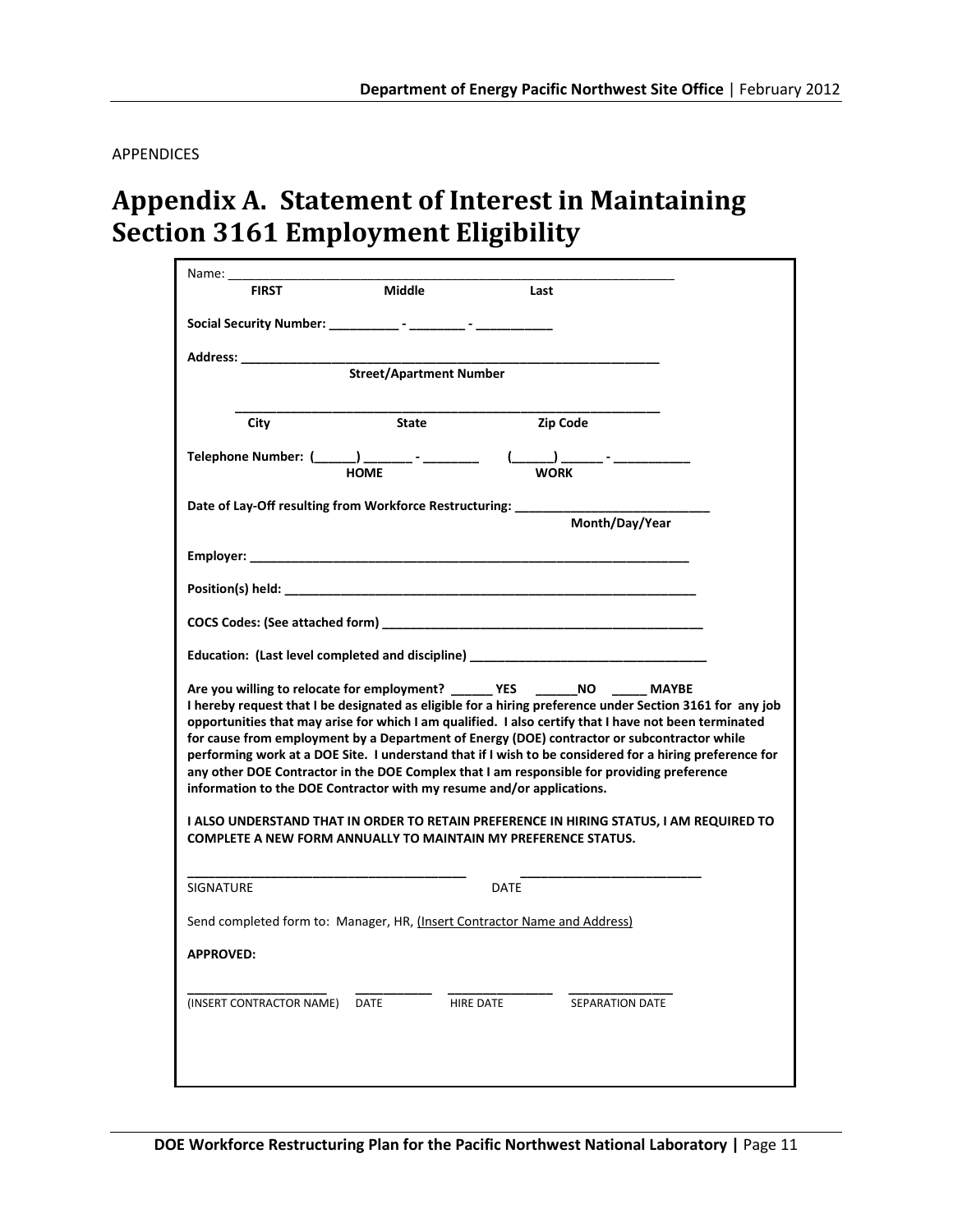# <span id="page-13-0"></span>**Appendix B. Battelle Memorial Institute at PNNL contractor Preference in Hiring Procedure**

Pursuant to the Planning Guidance for Contractor Workforce Restructuring, eligible employees involuntarily separated from employment (except if terminated for cause) from Prime Contractors (including pre-selected named team subcontractors) at BMI's Pacific Northwest National Laboratory may be eligible for preference in hiring. Where qualifications are approximately equal, eligible individuals will be given preference in hiring consistent with applicable law, regulation, or executive order, and collective bargaining agreements.

Initially, and on an annual basis thereafter, eligible individuals must certify on the Statement of Interest in Maintaining Section 3161 Employment Eligibility, their desire to retain their hiring preference with the Contractor from whom they were involuntary separated. Web sites such as the Job Opportunity Bulletin Board System (JOBBS) will be utilized by the Contractor with whom the employee was separated and other outplacement sources to assist eligible individuals in locating vacancies within the DOE Complex for which they may be qualified. JOBBS can be found a[t https://www.jobbs.energy.gov//](https://www.jobbs.energy.gov/)

In order to be eligible, individuals must meet the requirements as identified below:

Regular employees are individuals employed for an indefinite period with no specified ending date. Such employees include full time and part time employees. To be classified as a qualified, eligible employee under Section 3161, regular employees must have been:

- Employed at any DOE defense nuclear facility on or before September 27, 1991;
- Must have worked at PNNL within the 180 days preceding an applicable workforce restructuring notification;
- Must have worked at a DOE defense nuclear facility a total time, including time worked prior to September 27, 1991, equivalent to having worked 40 hours per week from September 27, 1991, through the date of the notification, or have actually worked the industry standard of full-time from September 27, 1991, through the date of the notification; and
- Must have been adversely affected by the announced restructuring at the Pacific Northwest National Laboratory within a reasonable period of time (one year). This includes the interruption of a project before its anticipated completion, or the completion of the assignment or project without prospect for a follow-on assignment at the site where the employee had a reasonable expectation of a follow-on assignment.

Intermittent employees are individuals employed in situations that results in repeated periods of employment and unemployment, (most construction trades). To be qualified as eligible for the Section 3161 rehiring preference, intermittent employees must have been:

- Employed at any DOE defense nuclear facility on or before September 27, 1991;
- Must have worked at PNNL within the 180 days preceding an applicable workforce restructuring notification;